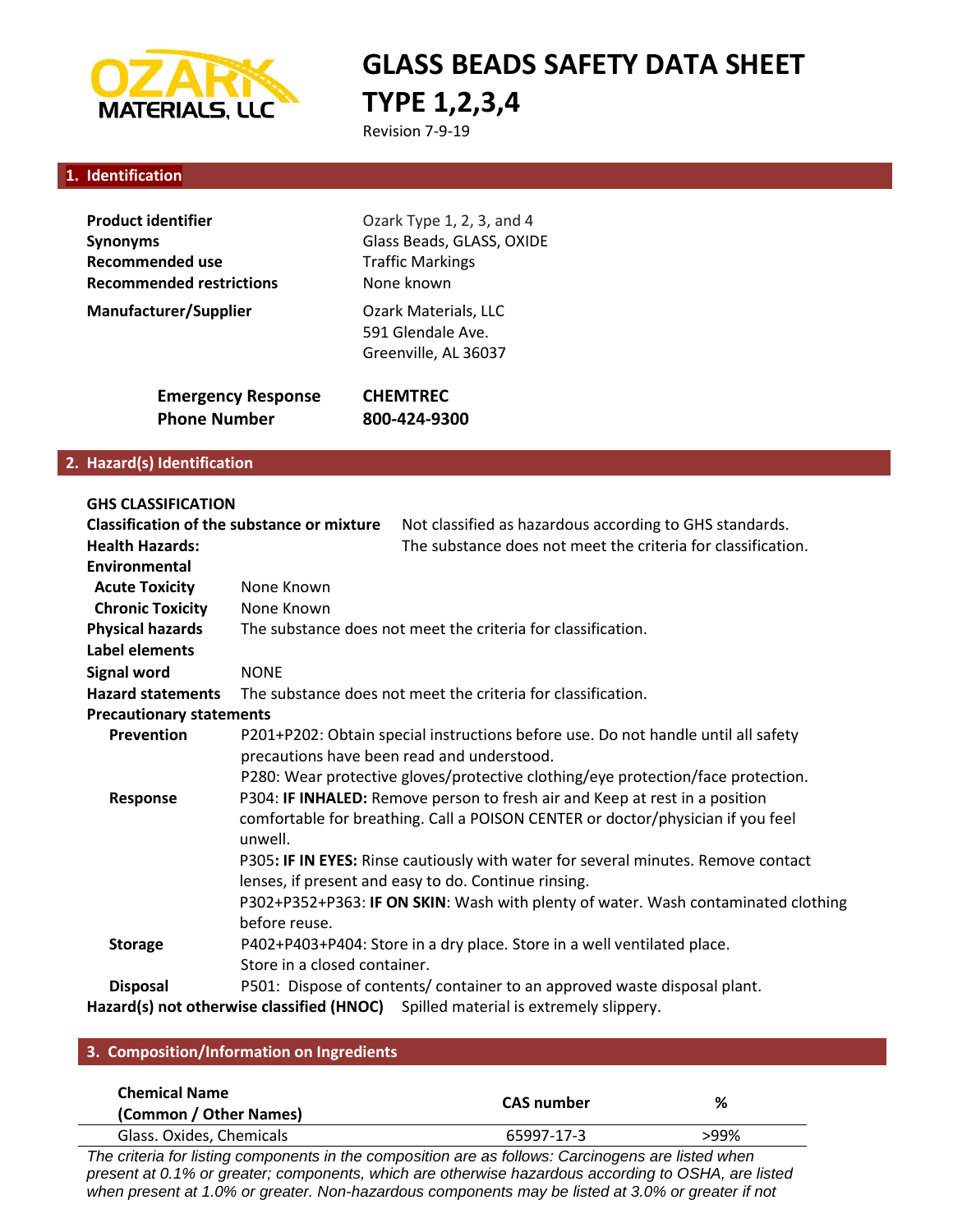*proprietary in nature. This is not intended to be complete compositional disclosure. Refer to Section 15 for applicable states right-to-know and other regulatory information.*

| 4. First-Aid Measures                                                                                           |                                                                                                                                                                                                                                                         |
|-----------------------------------------------------------------------------------------------------------------|---------------------------------------------------------------------------------------------------------------------------------------------------------------------------------------------------------------------------------------------------------|
| <b>Inhalation</b>                                                                                               | If breathed in, move person into fresh air. If not breathing, give artificial                                                                                                                                                                           |
| <b>Skin contact</b>                                                                                             | respiration.<br>Wash off with soap and plenty of water. Remove Contaminated Clothing<br>and shoes. Get medical attention if Irritation occurs. Wash clothing before<br>reuse. Thoroughly clean shoes before reuse.                                      |
| Eye contact<br>Ingestion                                                                                        | Flush eyes with water as a precaution.<br>Never give anything by mouth to an unconscious person. Rinse mouth with<br>water.                                                                                                                             |
| Chronic (long-term) effects                                                                                     | Not Known                                                                                                                                                                                                                                               |
| 5. Fire-Fighting Measures                                                                                       |                                                                                                                                                                                                                                                         |
| Suitable extinguishing media<br>Unsuitable extinguishing media<br>Specific hazards arising from the<br>chemical | This material is compatible with all extinguishing media.<br>Extinguish preferably with dry chemical, foam or water spray.<br>None known.<br>Silicon oxides                                                                                             |
| Special protective equipment and<br>precautions for firefighters                                                | A self-contained breathing apparatus and suitable protective clothing<br>should be worn in fire conditions. Spilled material is extremely<br>slippery. Wear rubber boots with slip-resistant soles.                                                     |
| <b>6. Accidental Release Measures</b>                                                                           |                                                                                                                                                                                                                                                         |
| Personal precautions,<br>protective equipment and<br>emergency procedures                                       | Do not touch damaged containers or spilled material unless wearing<br>appropriate protective clothing. Spilled material can be very slippery.<br>Wear rubber boots with slip-resistant soles. See Section 8 of the SDS for                              |
| Methods and materials for<br>containment and cleaning up                                                        | Personal Protective Equipment.<br>Collect mechanically and dispose of according to Section 13. Transfer to a<br>lidded container for disposal or recovery. Avoid dust generation. Ensure<br>adequate ventilation. Do not walk through spilled material. |
| 7. Handling and Storage                                                                                         |                                                                                                                                                                                                                                                         |
| <b>Precautions for safe handling</b>                                                                            | Avoid contact with skin, eyes, and clothing. Wash hands before eating, drinking<br>or smoking.<br>Avoid accumulation of dust. Use only in well-ventilated areas.                                                                                        |
| Conditions for safe storage,<br>including any incompatibilities                                                 | Store in the original container in a cool, dry, well-ventilated area. Keep<br>containers tightly sealed. Incompatible Materials: Dissolves in hydrofluoric acid.                                                                                        |
| 8. Exposure Controls/Personal Protection                                                                        |                                                                                                                                                                                                                                                         |
| <b>Occupational exposure limits</b>                                                                             |                                                                                                                                                                                                                                                         |

### **US. OSHA Specifically Regulated Substances (29 CFR 1910.1001-1050)**

| <b>Components</b>                                                 | <b>Type</b> | Value                  |
|-------------------------------------------------------------------|-------------|------------------------|
| Glass. Oxides, Chemicals                                          | PEL (TWA)   | 15 mg/m3 (total dust), |
| (CAS No. 65997-17-3)                                              |             | 5 mg/m3 (respirable)   |
| US. OSHA Table Z-1 Limits for Air Contaminants (29 CFR 1910.1000) |             |                        |
| <b>Components</b>                                                 | <b>Type</b> | Value                  |
| Glass, Oxides, Chemicals                                          | 8-hour TWA  | 5 mg/m3 (respirable)   |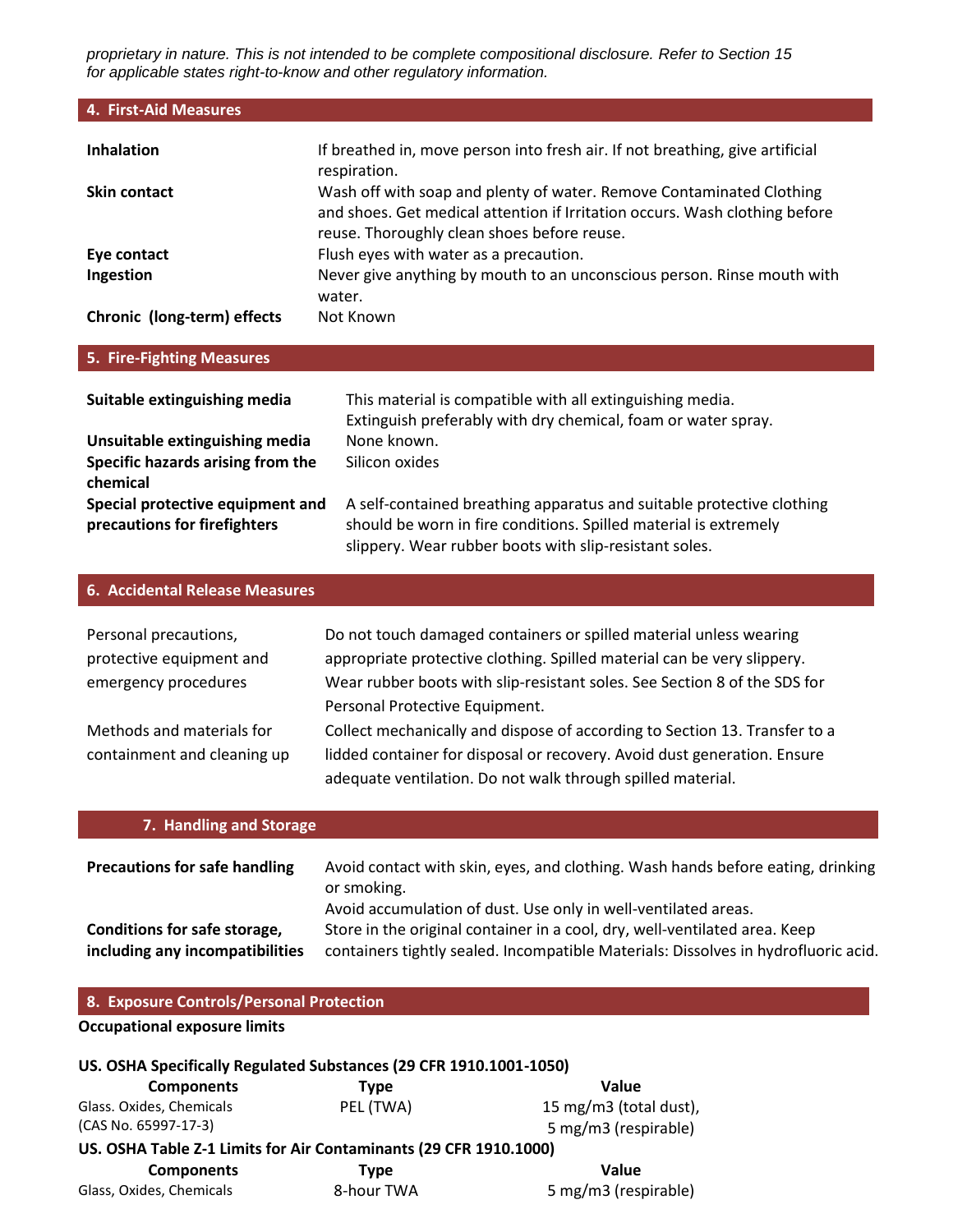| US. OSHA Table Z-3 Mineral dusts (29 CFR 1910.1000) |             |                                   |
|-----------------------------------------------------|-------------|-----------------------------------|
| Respirable fraction greater than                    |             | $%SiO2 + 2 mg/m3$                 |
|                                                     |             |                                   |
| 5% SiO2                                             |             |                                   |
| US. OSHA Table Z-2 (29 CFR 1910.1000)               |             |                                   |
| None of the components in this product is listed    |             |                                   |
| <b>US. ACGIH Threshold Limit Values</b>             |             |                                   |
| <b>Components</b>                                   | <b>Type</b> | <b>Value</b>                      |
| Glass. Oxides, Chemicals                            | TLV         | 10 mg/m3 (inhalable)              |
| (CAS No. 65997-17-3)                                |             | 3 mg/m3 (respirable)              |
| US. NIOSH: Pocket Guide to Chemical Hazards         |             |                                   |
| <b>Components</b>                                   | <b>Type</b> | Value                             |
| Glass. Oxides, Chemicals                            | REL (TWA)   | TWA 3 fibers/cm3                  |
| (CAS No. 65997-17-3)                                |             | (fibers $\leq$ 3.5 µm in diameter |
|                                                     |             | $& \geq 10 \mu m$ in length)      |

**Skin protection**

**Eye/face protection**

**Appropriate engineering controls**

(CAS No. 65997-17-3)

**Hand protection**

**Individual protection measures, such as personal protective equipment** 

goggles).

Wear protective gloves.

Suitable gloves can be recommended by the glove supplier.

Avoid eye contact. Wear safety glasses with side shields (or

**Other** Wear suitable protective clothing.

**Respiratory protection**

Avoid breathing dust. Assess exposure concentrations of all materials involved in the workplace. If concentrations exceed the exposure limits listed in Exposure Guidelines or irritation or other symptoms experienced, follow the OSHA respirator regulations found in 29 CFR 1910.134 or European Standard EN 149.

TWA 5 mg/m3 (total)

**General hygiene considerations** Always observe good personal hygiene measures, such as washing after handling the material and before eating, drinking, and/or smoking. Routinely wash work clothing and protective equipment to remove contaminants.

#### **9. Physical and Chemical Properties**

| Appearance                              |                               |
|-----------------------------------------|-------------------------------|
| <b>Physical state</b>                   | Solid                         |
| Form                                    | Glass Bead                    |
| <b>Colors</b>                           | Colorless                     |
| Odor                                    | <b>Odorless</b>               |
| Odor threshold (ppm)                    | Not Available                 |
| рH                                      | No data available             |
| Melting point/freezing point            | Approximately 730º C (1346°F) |
| Initial boiling point and boiling range | No data available             |
| <b>Flash point</b>                      | Not combustible               |
| <b>Evaporation rate</b>                 | No data available             |
|                                         |                               |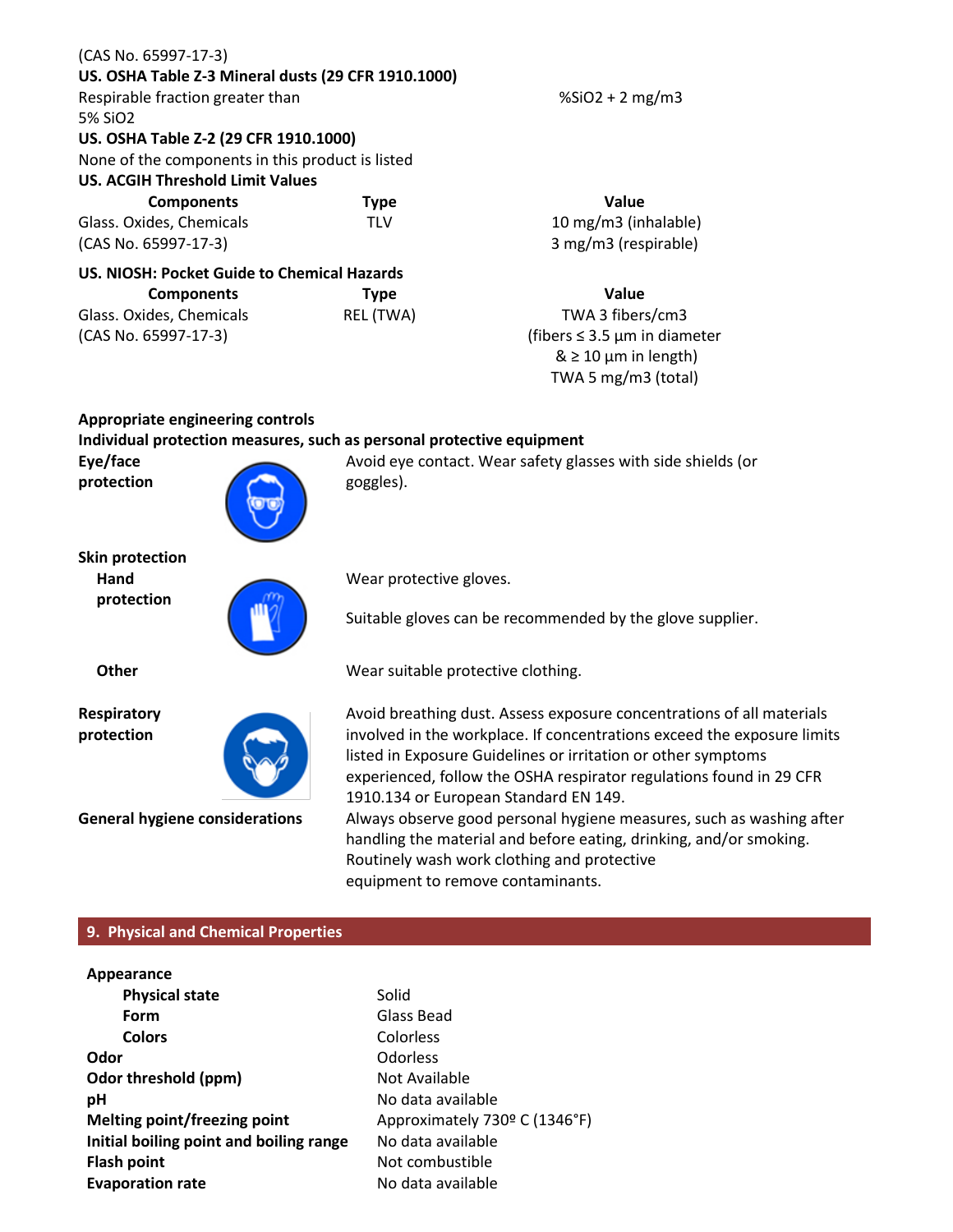| <b>Flammability (solid, gas)</b>           |                          |                            |
|--------------------------------------------|--------------------------|----------------------------|
| Flammability limit - lower (%)             | No data available        |                            |
| Flammability limit - upper (%)             | No data available        |                            |
| <b>Explosive limit - lower (%)</b>         | No data available        |                            |
| Explosive limit - upper (%)                | No data available        |                            |
| Vapor pressure                             | No data available        |                            |
| <b>Vapor density</b>                       | No data available        |                            |
| <b>Relative density (Specific gravity)</b> | $2.4 - 2.6$              |                            |
| <b>Refractive index</b>                    | $\geq 1.5$               |                            |
| Spherical beads (%)                        | >70                      |                            |
| <b>Solubility (water)</b>                  | Insoluble                |                            |
| Partition coefficient (n-octanol/water)    | No data available        |                            |
| <b>Auto-ignition temperature</b>           | No data available        |                            |
| <b>Decomposition temperature</b>           | No data available        |                            |
| <b>Viscosity</b>                           | No data available        |                            |
| <b>Volatile Organic Compounds</b>          | No data available        |                            |
| <b>Sieve Analysis</b>                      |                          |                            |
| Type 1                                     | <b>Mesh (Micrometer)</b> | <b>Percent Passing (%)</b> |
|                                            | 1180                     | 100                        |
|                                            | 850                      | 95-100                     |
|                                            | 600                      | 75-95                      |
|                                            | 300                      | 15-35                      |
|                                            | 150                      | $0 - 5$                    |
| Type 2                                     | <b>Mesh (Micrometer)</b> | <b>Percent Passing (%)</b> |
|                                            | 1180                     | 100                        |
|                                            | 850                      | 90-100                     |
|                                            | 600                      | 50-75                      |
|                                            | 425                      | 15-45                      |
|                                            | 300                      | $0 - 15$                   |
|                                            | 180                      | $0 - 5$                    |
| Type 3                                     | <b>Mesh (Micrometer)</b> | <b>Percent Passing (%)</b> |
|                                            | 1700                     | 100                        |
|                                            | 1400                     | 95-100                     |
|                                            | 1180                     | 80-95                      |
|                                            | 1000                     | 10-40                      |
|                                            | 850                      | $0 - 5$                    |
|                                            | 710                      | $0 - 2$                    |
| Type 4                                     | <b>Mesh (Micrometer)</b> | <b>Percent Passing (%)</b> |
|                                            | 2000                     | 100                        |
|                                            | 1700                     | 95-100                     |
|                                            | 1400                     | 80-95                      |
|                                            | 1180                     | 10-40                      |
|                                            | 1000                     | $0 - 5$                    |
|                                            | 850                      | $0 - 2$                    |
|                                            |                          |                            |

## **10. Stability and Reactivity**

| Reactivity                                | Not generally reactive under normal conditions                                                                                         |
|-------------------------------------------|----------------------------------------------------------------------------------------------------------------------------------------|
| <b>Chemical stability</b>                 | Stable under recommended storage conditions.                                                                                           |
| <b>Possibility of hazardous reactions</b> | None under normal processing                                                                                                           |
| <b>Conditions to avoid</b>                | No data available                                                                                                                      |
| Incompatible materials                    | Dissolves in hydrofluoric acid.                                                                                                        |
| <b>Hazardous decomposition products</b>   | Hazardous decomposition products formed under fire<br>conditions. - silicon oxides<br>Other decomposition products - No data available |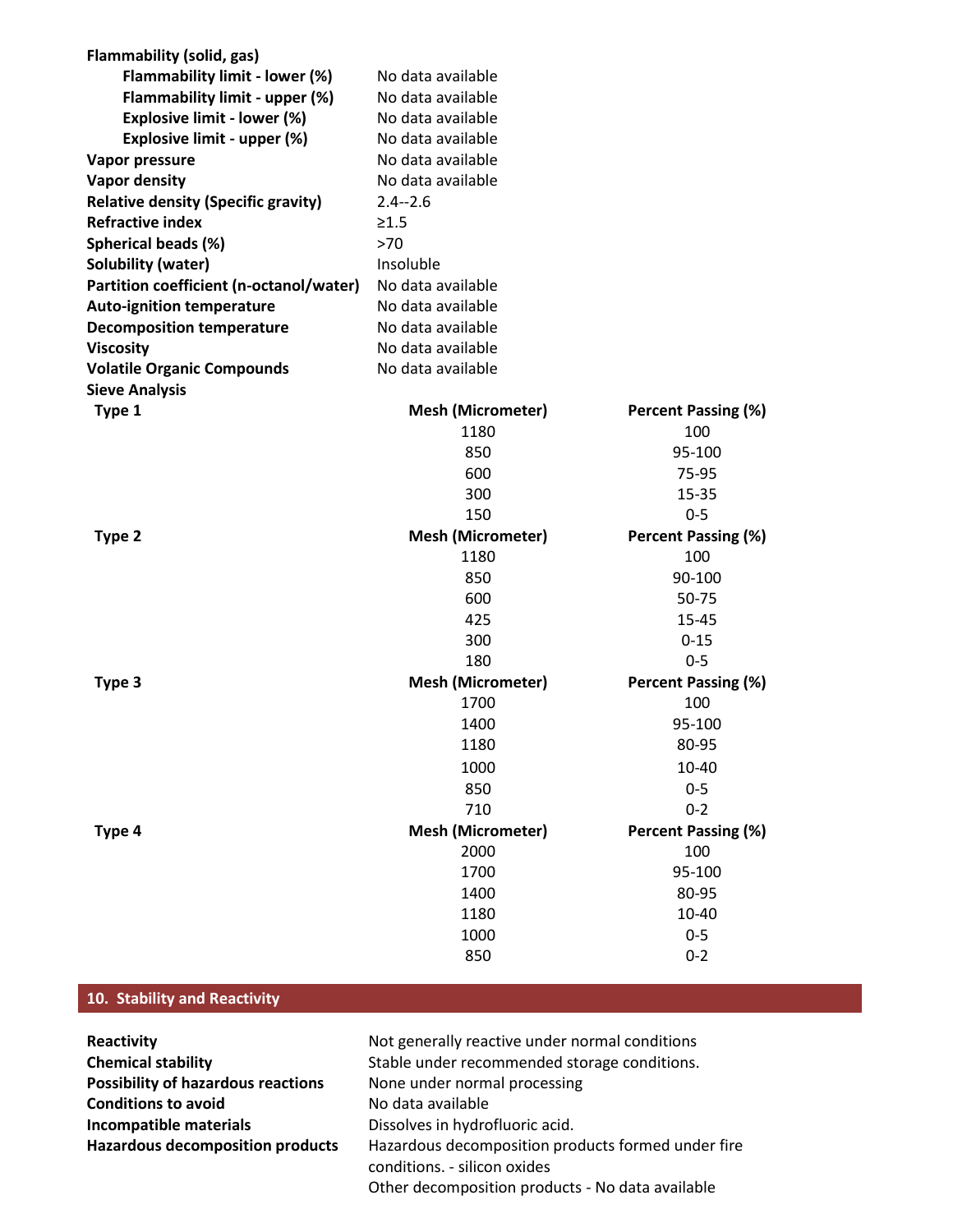#### **11. Toxicological Information**

#### **Information on likely routes of exposure**

| Ingestion                                                         | Do not ingest. May cause discomfort if swallowed.                          |                                                               |                                                                    |                     |
|-------------------------------------------------------------------|----------------------------------------------------------------------------|---------------------------------------------------------------|--------------------------------------------------------------------|---------------------|
| <b>Inhalation</b>                                                 | Dust may irritate respiratory system. Prolonged inhalation may be harmful. |                                                               |                                                                    |                     |
| Skin contact                                                      | Dust or powder may irritate the skin.                                      |                                                               |                                                                    |                     |
| Eye contact                                                       |                                                                            | Particulates may cause irritation to the eyes.                |                                                                    |                     |
| Symptoms related to the                                           |                                                                            |                                                               | Dusts may irritate the respiratory tract, skin and eyes.           |                     |
| physical, chemical &                                              |                                                                            |                                                               |                                                                    |                     |
| toxicological characteristics                                     |                                                                            |                                                               |                                                                    |                     |
| Delayed & immediate effects                                       |                                                                            |                                                               | Causes eye irritation. May cause respiratory irritation.           |                     |
| & chronic effects from short-&                                    |                                                                            | May cause transient irritation.                               |                                                                    |                     |
| long-term exposure                                                |                                                                            |                                                               |                                                                    |                     |
| <b>Numerical measures of toxicity</b>                             |                                                                            |                                                               |                                                                    |                     |
| <b>Components</b>                                                 |                                                                            | <b>Test</b>                                                   | <b>Species</b>                                                     | <b>Test Results</b> |
| Glass, Oxides, Chemicals                                          |                                                                            | Oral LD50                                                     | Rat                                                                | > 2000 mg/kg        |
| (CAS No. 65997-17-3)                                              |                                                                            | <b>Inhalation LC50</b>                                        | Rat                                                                | No Data             |
| Skin corrosion/irritation                                         |                                                                            |                                                               | May be irritating to the skin.                                     |                     |
| Serious eye damage/eye irritation<br>May be irritating to eyes.   |                                                                            |                                                               |                                                                    |                     |
| Respiratory or skin sensitization                                 |                                                                            |                                                               |                                                                    |                     |
| <b>Respiratory sensitization</b><br>No data available             |                                                                            |                                                               |                                                                    |                     |
| <b>Skin sensitization</b>                                         |                                                                            | No data available                                             |                                                                    |                     |
| <b>Germ cell mutagenicity</b><br>No data available                |                                                                            |                                                               |                                                                    |                     |
| Carcinogenicity                                                   |                                                                            |                                                               |                                                                    |                     |
|                                                                   |                                                                            | <b>IARC Monographs. Overall Evaluation of Carcinogenicity</b> |                                                                    |                     |
|                                                                   |                                                                            | Not classifiable as to carcinogenicity to humans              |                                                                    |                     |
|                                                                   |                                                                            |                                                               | US. OSHA Specifically Regulated Substances (29 CFR 1910.1001-1050) |                     |
| <b>Not Listed</b>                                                 |                                                                            |                                                               |                                                                    |                     |
| <b>Reproductive toxicity</b>                                      |                                                                            | No data available                                             |                                                                    |                     |
| Specific target organ toxicity -single exposure                   |                                                                            |                                                               | Not classified.                                                    |                     |
| Specific target organ toxicity -repeated exposure Not classified. |                                                                            |                                                               |                                                                    |                     |
| <b>Aspiration hazard</b>                                          |                                                                            | No data available                                             |                                                                    |                     |
|                                                                   |                                                                            |                                                               |                                                                    |                     |

### **12. Ecological Information**

| <b>Numerical measures of toxicity</b>     |                |                                                       |                     |  |
|-------------------------------------------|----------------|-------------------------------------------------------|---------------------|--|
| <b>Components</b>                         | Test           | <b>Species</b>                                        | <b>Test Results</b> |  |
| Glass, Oxides, Chemicals                  | Crustacea EC50 | Water flea                                            | $>1,000$ mg/l       |  |
| (CAS No. 65997-17-3)                      |                | (Daphnia magna)                                       | 72 Hours            |  |
| <b>Toxicity</b>                           |                | No known reports of ecotoxicity to the environment    |                     |  |
| <b>Persistence and degradability</b>      |                | Persistent but inert in aquatic systems.              |                     |  |
| <b>Bioaccumulative potential</b>          |                | The product will not bioaccumulate up the food chain. |                     |  |
| <b>Mobility in soil</b>                   |                | Sinks in water. Insoluble in water.                   |                     |  |
| <b>Results of PBT and vPvB Assessment</b> | No Data        |                                                       |                     |  |
| <b>Other adverse effects</b>              | None known     |                                                       |                     |  |

#### **13. Disposal Considerations**

| <b>Disposal instructions</b>   | Disposed material is not a hazardous waste. Disposal should |
|--------------------------------|-------------------------------------------------------------|
|                                | be in accordance with local, state or national legislation. |
| Hazardous waste code           |                                                             |
| US RCRA Hazardous Waste U List | Not Applicable                                              |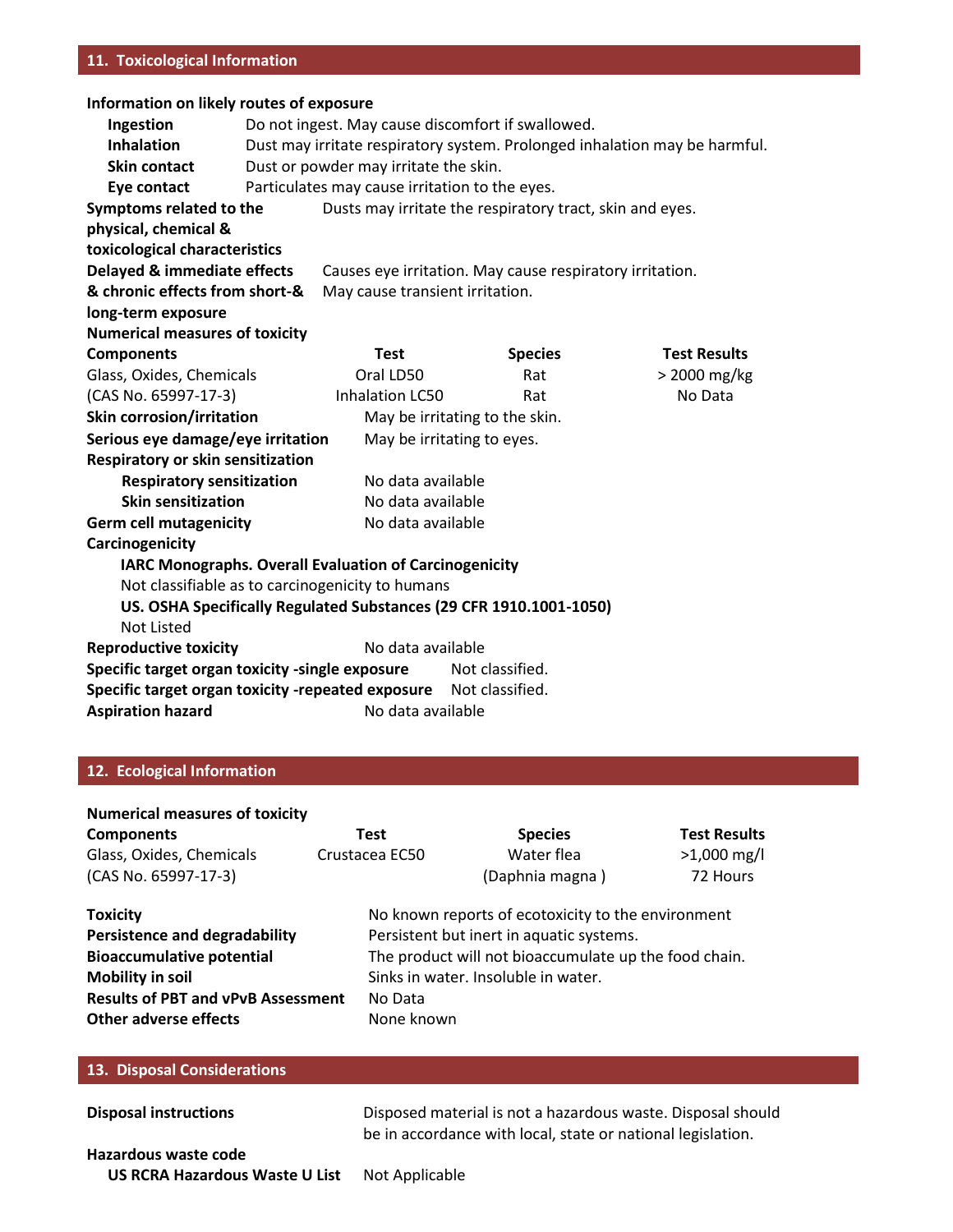**Contaminated packaging Container must be disposed of in accordance with local, state** and national regulations. Containers must not be punctured or destroyed by burning, even when empty.

| 14. Transport Information                                                                                                                                                                                                                                                                                                                                                                                                                                          |                                         |                                                                                                                                                                                         |                                                                                                                                                         |                                                                                                                                                |                 |  |  |
|--------------------------------------------------------------------------------------------------------------------------------------------------------------------------------------------------------------------------------------------------------------------------------------------------------------------------------------------------------------------------------------------------------------------------------------------------------------------|-----------------------------------------|-----------------------------------------------------------------------------------------------------------------------------------------------------------------------------------------|---------------------------------------------------------------------------------------------------------------------------------------------------------|------------------------------------------------------------------------------------------------------------------------------------------------|-----------------|--|--|
| DOT, IATA, and IMDG<br><b>UN number</b><br><b>Environmental hazards</b><br><b>Marine pollutant</b><br><b>Special precautions for user</b>                                                                                                                                                                                                                                                                                                                          | None<br>None                            |                                                                                                                                                                                         | Not regulated as dangerous goods.<br>Read safety instructions, SDS and emergency procedures before<br>handling. Spilled material is extremely slippery: |                                                                                                                                                |                 |  |  |
| 15. Regulatory Information                                                                                                                                                                                                                                                                                                                                                                                                                                         |                                         |                                                                                                                                                                                         |                                                                                                                                                         |                                                                                                                                                |                 |  |  |
| <b>US federal regulations</b><br>TSCA Section 12(b) Export Notification (40 CFR 707, Subpart. D)<br>Not regulated<br>US. OSHA Specifically Regulated Substances (29 CFR 1910.1001-1050)<br>Not listed.<br><b>CERCLA Hazardous Substance List (40 CFR 302.4)</b><br>None of the components in this product are regulated.<br><b>Superfund Amendments and Reauthorization Act of 1986 (SARA)</b><br><b>SARA Title III Classification:</b>                            |                                         |                                                                                                                                                                                         |                                                                                                                                                         |                                                                                                                                                |                 |  |  |
| <b>Hazard categories</b>                                                                                                                                                                                                                                                                                                                                                                                                                                           | Immediate Hazard: No<br>Delayed Hazard: |                                                                                                                                                                                         | No                                                                                                                                                      | <b>Pressure Hazard:</b><br><b>Reactivity Hazard:</b>                                                                                           | <b>No</b><br>No |  |  |
| <b>Fire Hazard:</b><br><b>SARA 302 Extremely hazardous substance</b><br><b>SARA 304 Emergency release notification</b>                                                                                                                                                                                                                                                                                                                                             |                                         | No<br>None of the components in this product are listed. No<br>chemicals in this material are subject to the reporting<br>requirements of SARA Title III, Section 302.<br>Not Regulated |                                                                                                                                                         |                                                                                                                                                |                 |  |  |
| SARA 311/312 Hazardous chemical                                                                                                                                                                                                                                                                                                                                                                                                                                    |                                         | No SARA Hazards                                                                                                                                                                         |                                                                                                                                                         |                                                                                                                                                |                 |  |  |
| <b>SARA 313 (TRI reporting)</b>                                                                                                                                                                                                                                                                                                                                                                                                                                    |                                         | This material does not contain any chemical components with<br>known CAS numbers that exceed the threshold (De Minimis)<br>reporting levels established by SARA Title III, Section 313. |                                                                                                                                                         |                                                                                                                                                |                 |  |  |
| <b>Other federal regulations</b>                                                                                                                                                                                                                                                                                                                                                                                                                                   |                                         |                                                                                                                                                                                         |                                                                                                                                                         |                                                                                                                                                |                 |  |  |
| Clean Air Act (CAA) Section 112 Hazardous Air Pollutants (HAPs) List<br>No components in this product is listed.<br>Clean Air Act (CAA) Section 112(r) Accidental Release Prevention (40 CFR 68.130)<br>No components in this product is listed.<br>Safe Drinking Water Act (SDWA)<br>No components in this product is listed.                                                                                                                                     |                                         |                                                                                                                                                                                         |                                                                                                                                                         |                                                                                                                                                |                 |  |  |
| <b>US State regulations</b><br><b>Massachusetts RTK - Substance List</b><br>Glass, Oxide, Chemicals (CAS 65997-17-3)<br>New Jersey Worker and Community Right-to-Know Act<br>Glass, Oxide, Chemicals (CAS 65997-17-3)<br>Pennsylvania Worker and Community Right-to-Know Law<br>Glass, oxide, Chemicals, non-fibrous, CAS No. 65997-17-3<br><b>US. California Proposition 65</b><br><b>Carcinogens &amp; Reproductive Toxicity (CRT):</b><br><b>Substance List</b> |                                         |                                                                                                                                                                                         |                                                                                                                                                         | This product does not contain any chemicals known<br>to State of California to cause cancer, birth defects,<br>or any other reproductive harm. |                 |  |  |

**Canada regulations**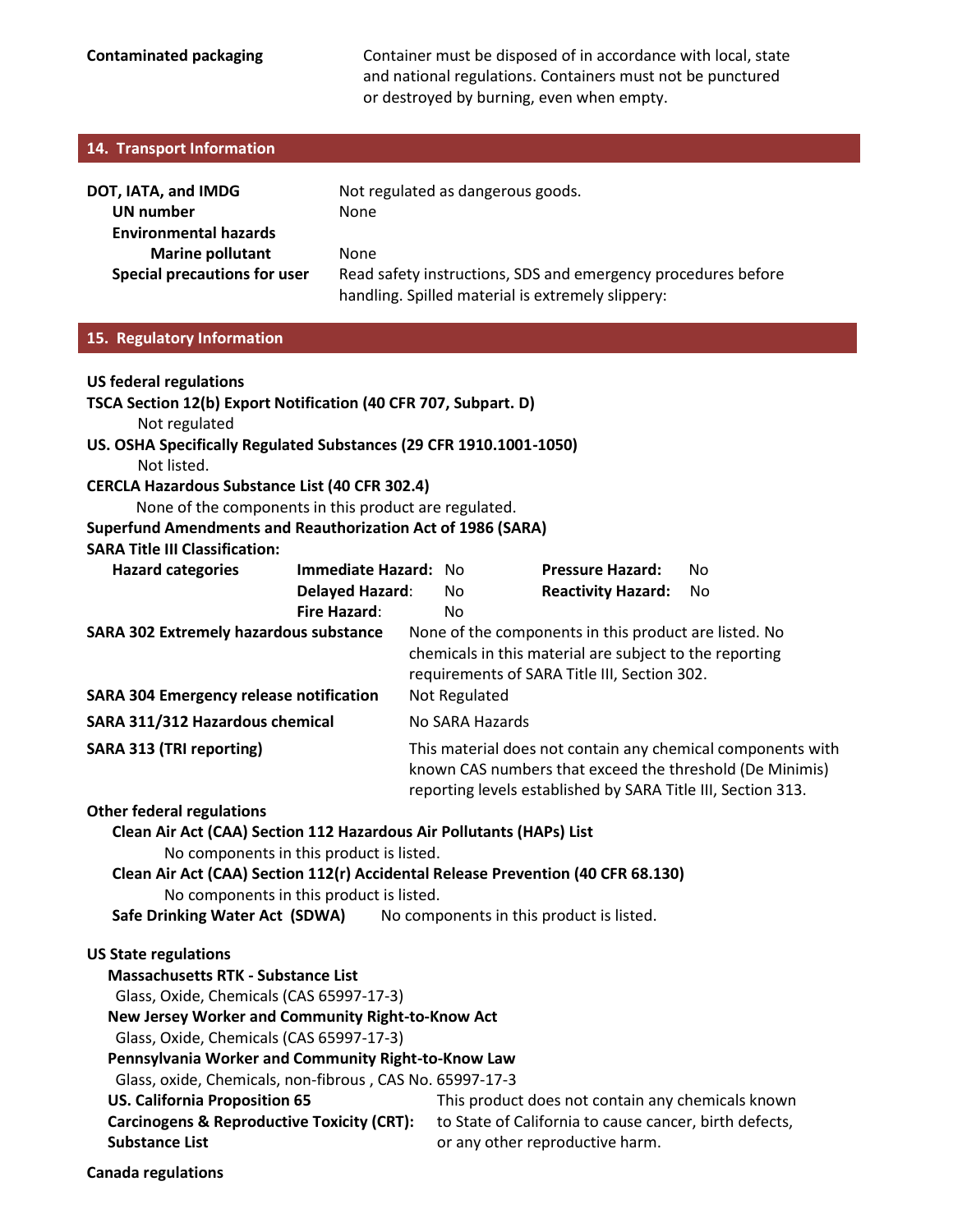This product has been classified in accordance with the hazard criteria of the Controlled Products Regulations (CPR).

| <b>WHMIS Classifications of Substances:</b> | <b>Not Listed</b> |
|---------------------------------------------|-------------------|
| Canada (DSL/NDSL):                          | <b>Not Listed</b> |
| Canada Ingredient Disclosure List (CIDL)    | Not Listed        |
| Canada 2004 / 2005 NPRI (National           | <b>Not Listed</b> |
| <b>Pollutant Release Inventory):</b>        |                   |
| Canada CEPA - Greenhouse Gases              | Not Listed        |
| <b>Subject to Mandatory Reporting</b>       |                   |
| Canada - CEPA - Priority Substances List    | Not Listed        |

#### **International Inventories**

| Country(s)<br>or region               | <b>Inventory name</b>                                                  | On<br>inventory<br>(yes/no) |
|---------------------------------------|------------------------------------------------------------------------|-----------------------------|
| Australia                             | Australian Inventory of Chemical Substances (AICS)                     | <b>Yes</b>                  |
| Canada                                | Domestic Substances List (DSL)                                         | <b>Yes</b>                  |
| Canada                                | Non-Domestic Substances List (NDSL)                                    | No                          |
| China                                 | Inventory of Existing Chemical Substances in China (IECSC)             | <b>Yes</b>                  |
| Europe                                | European Inventory of Existing Commercial Chemical Substances (EINECS) | <b>Yes</b>                  |
| Europe                                | European List of Notified Chemical Substances (ELINCS)                 | No.                         |
| Japan                                 | Inventory of Existing and New Chemical Substances (ENCS)               | No                          |
| Korea                                 | Existing Chemical List (ECL)                                           | Yes                         |
| New Zealand                           | New Zealand Inventory                                                  | <b>Yes</b>                  |
| Philippines                           | Philippine Inventory of Chemicals and Chemical Substances (PICCS)      | <b>Yes</b>                  |
| <b>United States</b><br>& Puerto Rico | Toxic Substances Control Act (TSCA) Inventory                          | <b>Yes</b>                  |

\*A "Yes" indicates this product complies with the inventory requirements administered by the governing country(s).

 A "No" indicates that one or more components of the product are not listed or exempt from listing on the inventory administered by the governing country(s).

#### **16. Other Information, Including Date of Preparation or Last Revision**